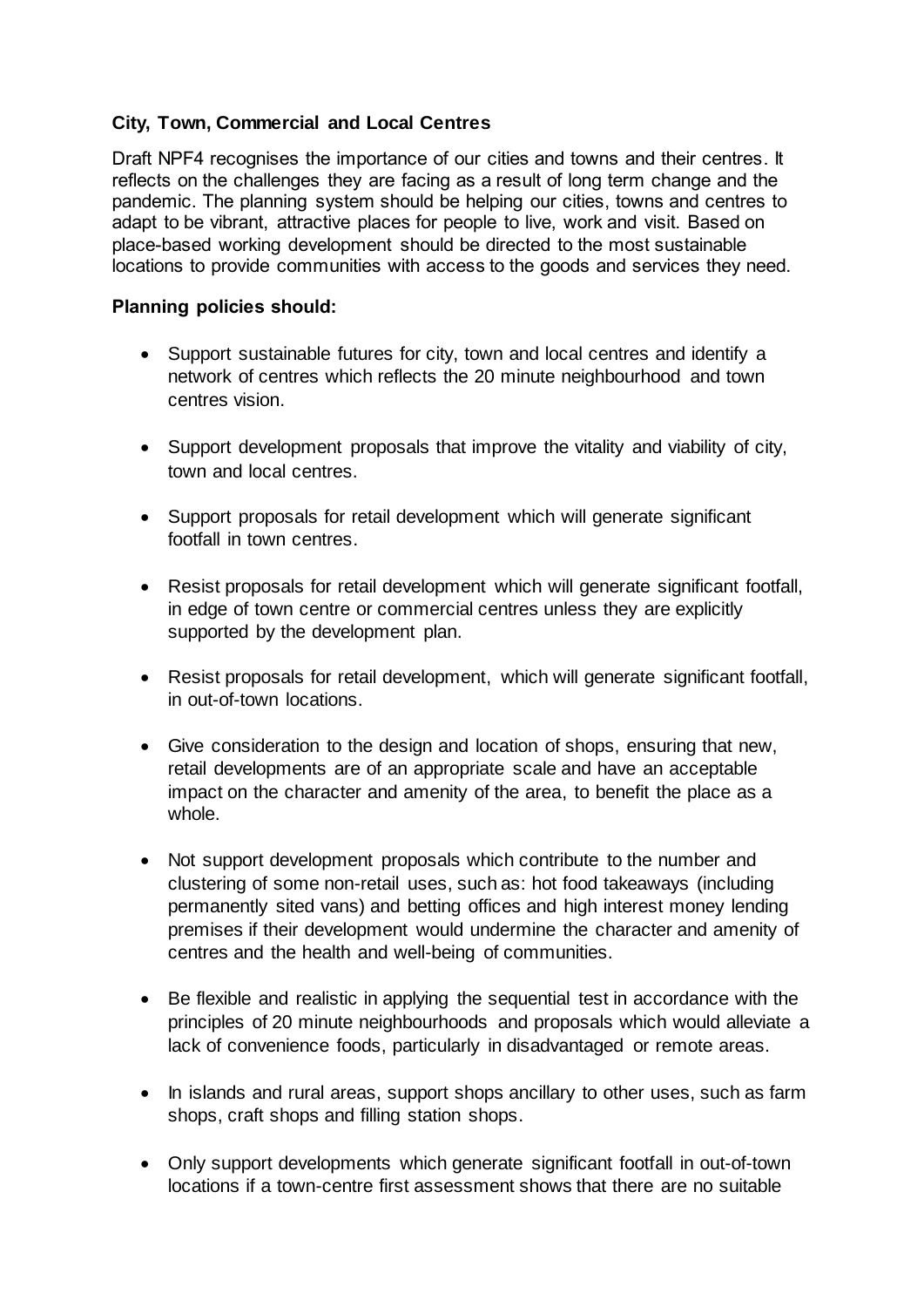town centre, edge of centre or commercial centre options, that the scale of development is appropriate, will have no adverse impacts on existing town centres, and it will not generate significant levels of additional journeys by private car.

- Support and encourage proposals for town centre living, whilst ensuring suitable residential amenity can be achieved.
- Support proposals for the conversion or reuse of a vacant building for residential use if the previous use is no longer viable and a suitable level of residential amenity can be achieved. If the proposal is for the reuse of a ground floor premises it should only be supported where the development will retain an attractive and appropriate frontage, not adversely affect the vitality and viability of the centre and will not result in a concentration of dead frontages.

## **Responses to the Position Statement**

There was recognition of the need to revitalise our town and city centres to create attractive and vibrant places. There was support for the 'town centre first' policy and for repurposing vacant buildings, as part of an integrated approach to minimise the need for travel. Links were made to the 20 minute neighbourhood concept and some respondents cited the report 'A New Future for Scotland's Town Centres' and wished to see its recommendations reflected in NPF4.

## **Policy changes**

The proposals in Draft NPF 4 build on existing policies and expand them to take account of the report of the Town Centre Action Plan Review Group, 'A New Future for Scotland's Town Centres'. . The town centre first policy is retained, emphasised and expanded in a way which supports the 20 minute neighbourhood concept. Draft NPF4 sets out clear policy that proposals for retail development, which will generate significant footfall, in out-of-town locations should not be supported.

Draft NPF4 contains policy on neighbourhood shopping, and confirms that consideration should be given to where a retail proposal will alleviate a lack of convenience goods/fresh healthier food and drink provision, especially in disadvantaged or remoter areas.

Draft NPF4 contains a new policy to actively encourage and support opportunities for town centre living. The policy confirms planning authorities should seek to provide a proportion of their housing land requirements in city and town centres and be proactive in identifying opportunities. In particular it encourages the repurposing of vacant town centre buildings to provide more residential units, where appropriate to support low carbon living, with access to services nearby.